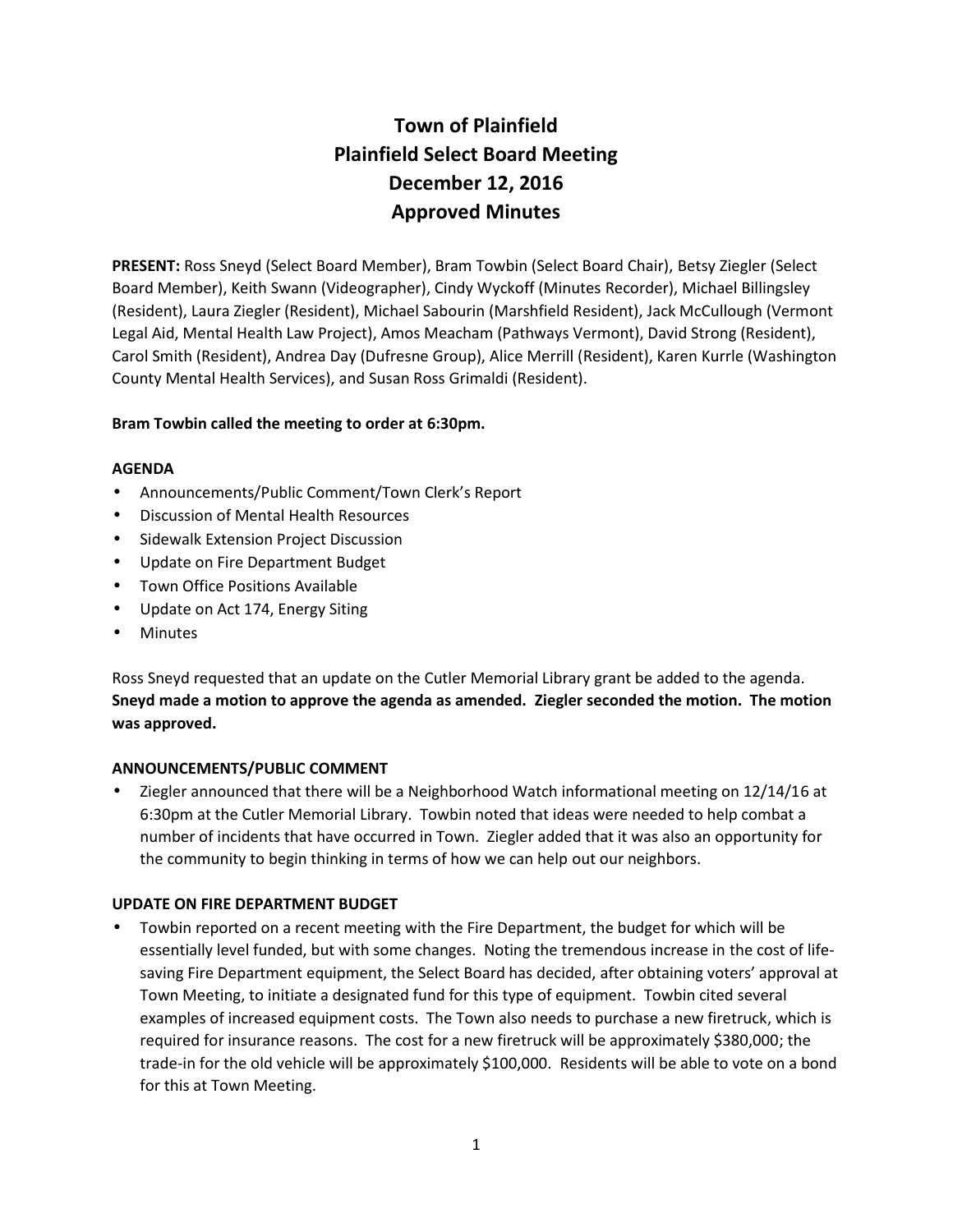#### **DISCUSSION OF MENTAL HEALTH RESOURCES**

- Towbin welcomed Karen Kurrle, Intensive Care Service Director at Washington County Mental Health, who was present to lead a community forum about promoting mental health wellness, reducing mental health stigma, and identifying resources that are available to people. Stating that her main message was that people are not alone, Kurrle defined what is meant by mental health and emotional well-being. She stressed the importance of balance and that what may be one person's typical behavior might indicate a struggle in another, depending upon their outlook and ability to cope. She noted that variations in eating, sleeping, and mood are among the most important indicators in determining a person's mental state and gave examples of symptoms and warning signs that could potentially indicate mental health distress. Kurrle noted the value of various resources available that are beneficial to maintaining mental health, such as personal connections, wellness activities, individual and group therapy, psychotropic medications, and psychoeducation. Other resources include the Washington County Mental Health Services 24/7 crisis line, the Plainfield Health Center, the new crisis text line, the National Suicide Prevention Hotline, Another Way Community Center in Montpelier, the National Alliance on Mental Illness, Pathways Vermont, Vermont Psychiatric Survivors, private therapists throughout Vermont, Central Vermont Medical Center, and Karen Kurrle herself if there are any problems connecting with any of the above.
- Amos Meacham, Intake Coordinator from Pathways Vermont, described the five main programs of the organization: 1) The main program, Housing First, operates in six counties around the State and provides independent housing and community-based support to individuals who are experiencing homelessness and have a history of mental health and other life challenges; 2) Support Services for Veterans Families provides short-term housing as a bridge to more permanent housing for veterans and their families; 3) The Vermont Support line, 888-604-6412, is a free, anonymous resource for all Vermonters who are looking for someone to talk to; 4) The Wellness Co-op is a peer-run community center in Burlington, similar to Another Way in Montpelier, where people can engage in activities and discussion circles, receive employment assistance, and come to a space to relax, use computers or WIFI, and feel at ease; and 5) Soteria, a residential program in Burlington, helps people who are going through early-episode psychosis.
- Discussion followed, including a question-and-answer session, that included the cost for various services, services that are imposed on people when seeking help, training opportunities for lay people in the community to learn how to be supportive without necessarily having to use the typical mental health service model, and how to prevent triggering unintended events when a person initiates certain kinds of services. Towbin will post online Kurrle's PowerPoint presentation and information from Jack McCollough, Director of the Mental Health Law Project at Vermont Legal Aid, for the benefit of those who could not be present.

## **SIDEWALK EXTENSION PROJECT DISCUSSION**

 Towbin introduced Andrea Day from the Dufresne Group and explained where the proposed new sidewalks would connect to the existing sidewalks in the Lower Village, including the improvement to the sidewalk going up to the Park and Ride from the Fire Station on Main Street. Day noted that this is the second public meeting, the Alternatives meeting, required as part of the VTRANS process for the Sidewalk Scoping Study. The first meeting, or Local Concerns meeting, was held last June. Tonight's meeting is to review and approve the Purpose and Needs Statement that was developed from comments received since the start of the project, review the alternatives that were developed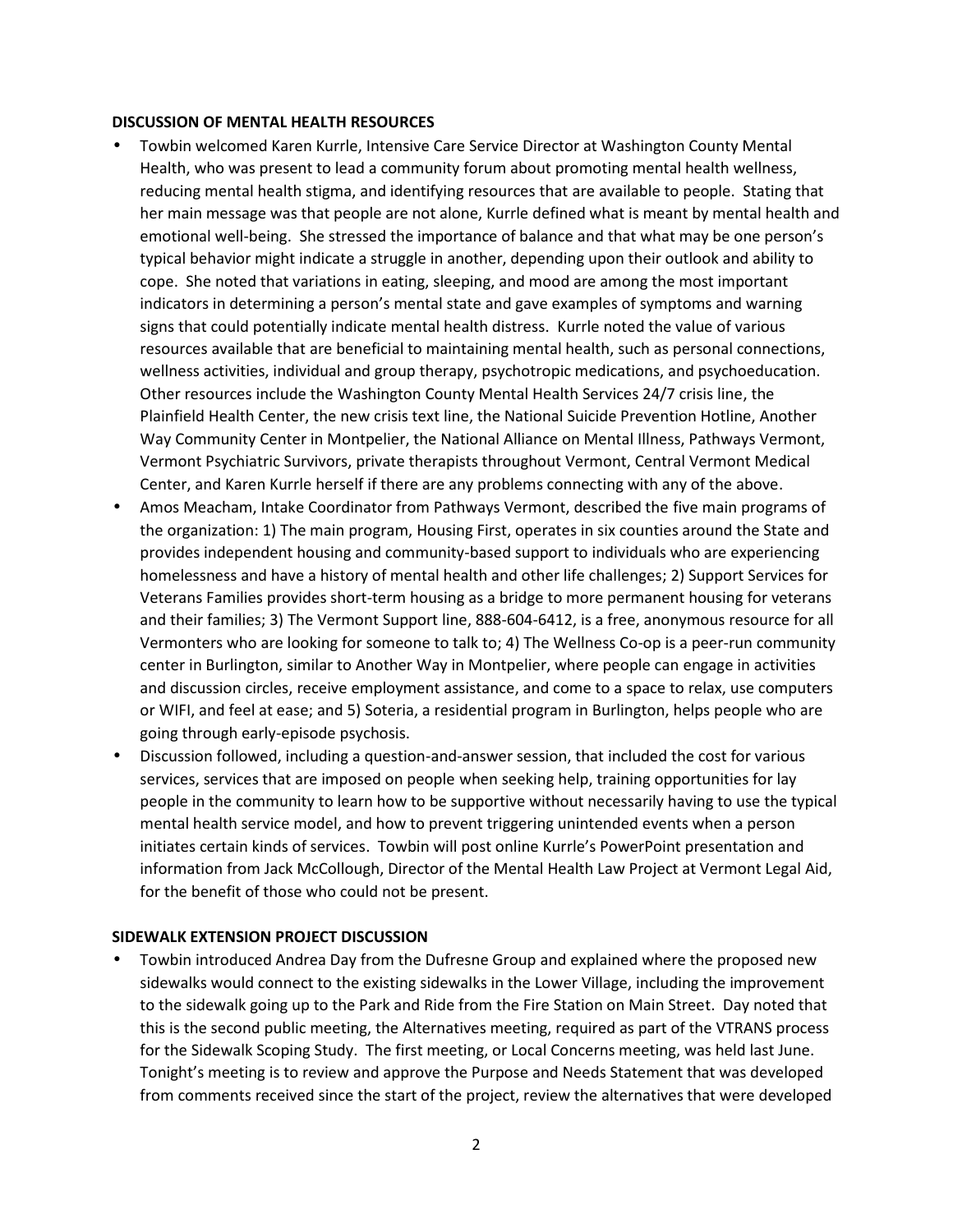as a result of those comments, and obtain input on the preferred alternatives. Day reviewed the process thus far, including a summary of the public comments received; the Purpose and Need Statement; the project area; historic resources and environmental constraints; existing roadway characteristics; two approaches for the type of sidewalk (with and without a green strip); inner and outer loop options for both types of sidewalk; the four alternatives proposed for Brook Road and Creamery Street and construction costs for each; Main Street railing design types, installation, relocation of the utility pole, and associated costs. Discussion took place throughout the presentation and included the probable increase in the Town's share of the cost for the project in future years, who would be responsible for maintaining the green strip, houses that are within the right-of-way, how plans for bridge replacement on Brook Road correlate with sidewalk construction, and sidewalk storm water drainage. Day reviewed the next steps, which include identifying the preferred alternatives, formulating more detailed estimates for construction and total project costs, preparing a draft report, presenting the draft report at the next public meeting, finalizing the report, and submitting the report.

## **TABLING OF TWO AGENDA ITEMS**

 Towbin stated that two of the agenda items—Town Office Positions Available and Update on Act 174, Energy Siting—would be tabled due to time restraints.

#### **LIBRARY GRANT UPDATE**

 Sneyd reported that the Cutler Memorial Library would like to submit its planning grant application this month to the Vermont Community Development Program (VCDP) so that the proposal can be considered at the State's February meeting. Three State-required actions need to happen for that to be possible. First, a public hearing needs to be held, which is scheduled for 12/19/16 at 6pm at the Municipal Offices. Second, the Select Board needs to pass a resolution authorizing the application to be filed. **Ziegler made a motion to pass a resolution authorizing the application to be filed. Sneyd seconded the motion. The motion was approved.** Towbin stated that this did not commit any taxpayer dollars, but rather merely to submit the application. Third, the Select Board needs to apply formally via the State's Intelligrant program to submit the grant application. Sneyd will have the Cutler Library's consultant Lisa Ryan contact Towbin to walk him through the process. In addition, a letter to VCDP needs to be signed by the Select Board Chair stating that the project is in accordance with the Town Plan. **Sneyd made a motion that Towbin sign the letter stating that the project is in accordance with the Town Plan. Ziegler seconded the motion. The motion was approved.**

#### **MINUTES**

- **Sneyd made a motion to approve the minutes from the 11/28/16 Special Select Board meeting as submitted. Ziegler seconded the motion. The motion was approved.**
- **Sneyd made a motion to approve the minutes from the 11/8/16 Special Select Board meeting as submitted. Towbin seconded the motion. The motion was approved.**